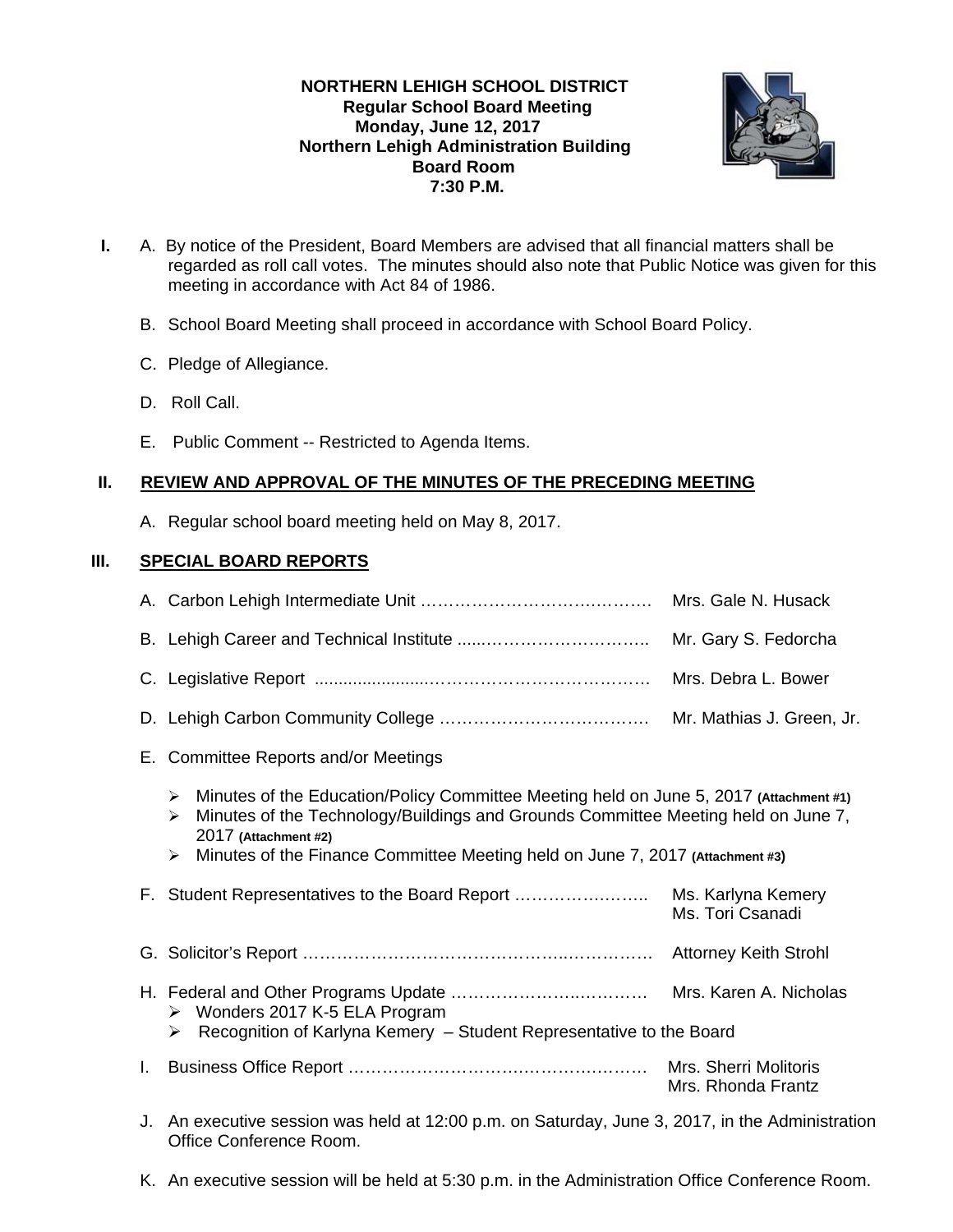## **IV. PERSONNEL**

## A. Resignation

- 1. Accept the resignation of Kelly Bechtel from her position as Lunch Room Monitor at Peters Elementary, effective immediately.
- 2. Accept the resignation of Debi Hollenbach from her position as Administrative Secretary to the Assistant Superintendent, effective June 29, 2017.
- 3. Accept the resignation of Andrea Meyers from her position as Physics Teacher at the Senior High School effective June 13, 2017. Mrs. Meyers has accepted a position in another district.
- 4. Accept the resignation of Rachel Reiter from her position as Choral/Music Teacher at the Senior High School effective June 30, 2017. Mrs. Reiter is moving out of the district.
- 5. Accept the resignation of Veronica Scheffler from her position as Cafeteria/Hall Monitor, effective the end of the work day June 8, 2017.

#### B. Appointment -Instructional

| Rajeev Gupta*                                         |                                                     |
|-------------------------------------------------------|-----------------------------------------------------|
| Assignment:                                           | <b>Temporary Professional Employee</b>              |
|                                                       | Physics Teacher at the Senior High School replacing |
|                                                       | Andrea Meyers who resigned.                         |
| Salary:                                               | \$52,975 (Step 1B+24 on the 2017-2018 CBA Salary    |
|                                                       | Schedule)                                           |
| Effective:                                            | August 21, 2017                                     |
| *Pending Verification of Missing Personnel File Items |                                                     |

C. Administrative Transfer - Instructional

| <b>Christina McShane</b> |                                                                                        |
|--------------------------|----------------------------------------------------------------------------------------|
| From:                    | 4th Grade Teacher Slatington Elementary School                                         |
| To:                      | Kindergarten Teacher Peters Elementary School<br>replacing Deborah Geiger who retired. |
| Salary:                  | No change in salary                                                                    |
| Effective:               | August 21, 2017                                                                        |

#### D. Change of Status - Non-Instructional

| <b>Kimberly Ruland</b> |
|------------------------|
| From:                  |
| To:                    |
| Salary                 |
| Effective:             |

5 Hours per Day High School Cook's Helper 5.5 Hours per Day High School Cook's Helper No Change in Salary August 23, 2017

# E. Change of Classification - Non-Instructional

| 11 Month Clerk Typist |
|-----------------------|
| 12 Month Clerk Typist |
| July 1, 2017          |
|                       |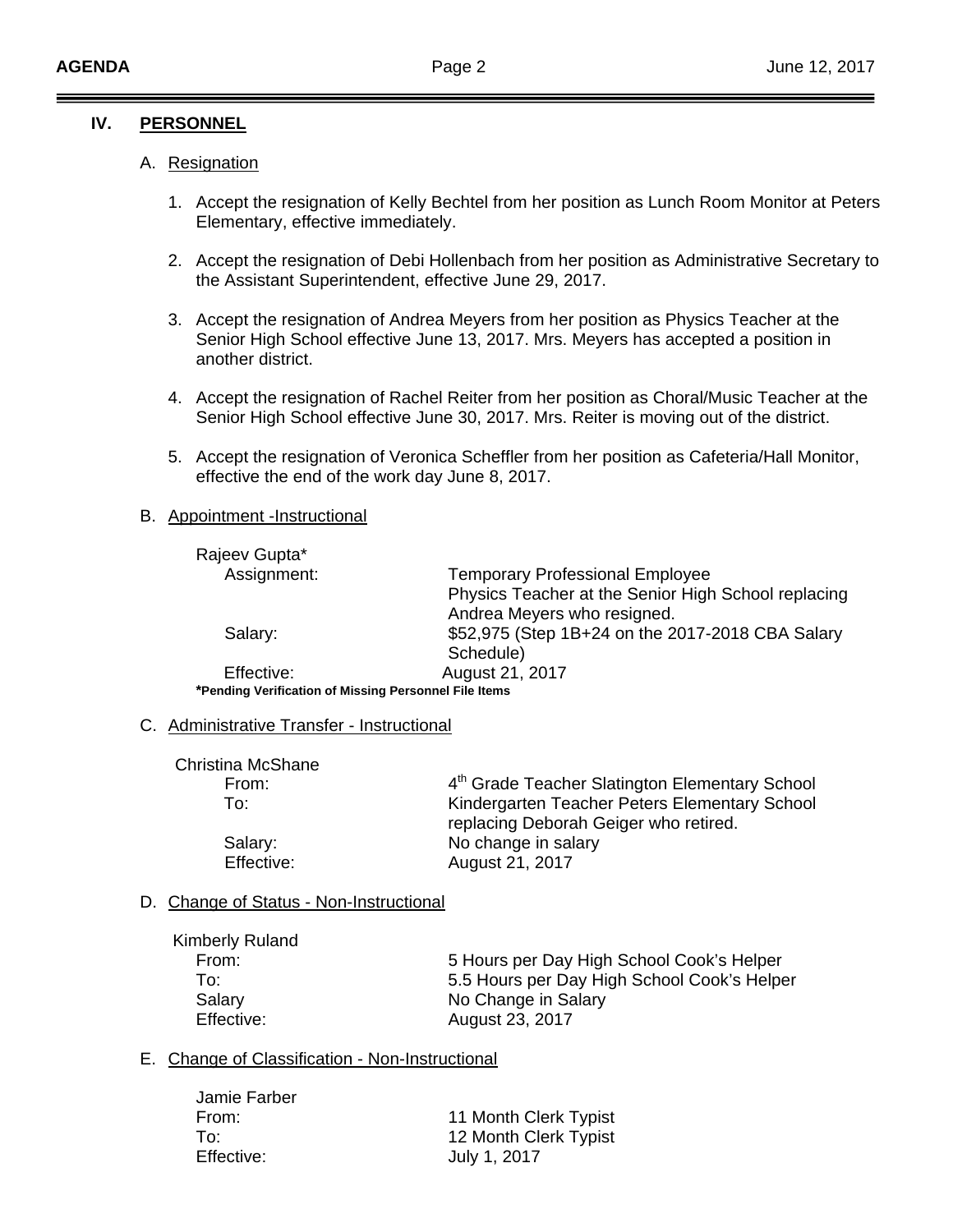| Diane Lengel |                       |
|--------------|-----------------------|
| From:        | 11 Month Clerk Typist |
| To:          | 12 Month Clerk Typist |
| Effective:   | July 1, 2017          |
|              |                       |

#### F. Temporary Vacancy Replacement

Authorize administration to hire a Temporary Vacancy Replacement Administrative Secretary to the Assistant Superintendent effective immediately until September 1, 2017, at a rate of \$15.00 per hour.

#### G. Family Medical Leave

Approve the request of employee #6666 to take a Family Medical Leave for the birth of a child. Employee is requesting to use accumulated sick and personal days while unable to work. Upon exhaustion of sick days and personal days, she is requesting a two week family medical leave. Employee plans to return to her current position upon release from her physician, on or about October 2, 2017.

## H. Unpaid Leave

- 1. Approve an unpaid medical leave of absence for employee #7149 for the second semester of the 2016-2017 school year for her own medical reasons. Employee plans to return to her current position upon release from her attending physician.
- 2. Approve an unpaid medical leave of absence for employee #1510 for the first semester of the 2017-2018 school year for her own medical reasons. Employee plans to return to her current position upon release from her attending physician.

#### I. Non-Instructional

Approve the following individual as substitute secretary/ instructional aide for the 2017-2018 school year at the 2017-2018 substitute rate as approved on the Supplementary Personnel Salary Schedule:

Kelly Bechtel

J. Detention Supervisors

Approve to appoint the following list of people as Secondary Detention Monitors for the Senior High School for the 2017-2018 school year. Work will be on an as needed basis and compensation will be at a salary of \$20.00 per hour worked:

Elizabeth Doll Patricia Ingles

K. Substitute Detention Supervisor

 Approve to appoint the following person as Substitute Secondary Detention Monitor for the Senior High School for the 2017-2018 school year. Work will be on an as needed basis and compensation will be at a salary of \$20.00 per hour worked.

Connie Check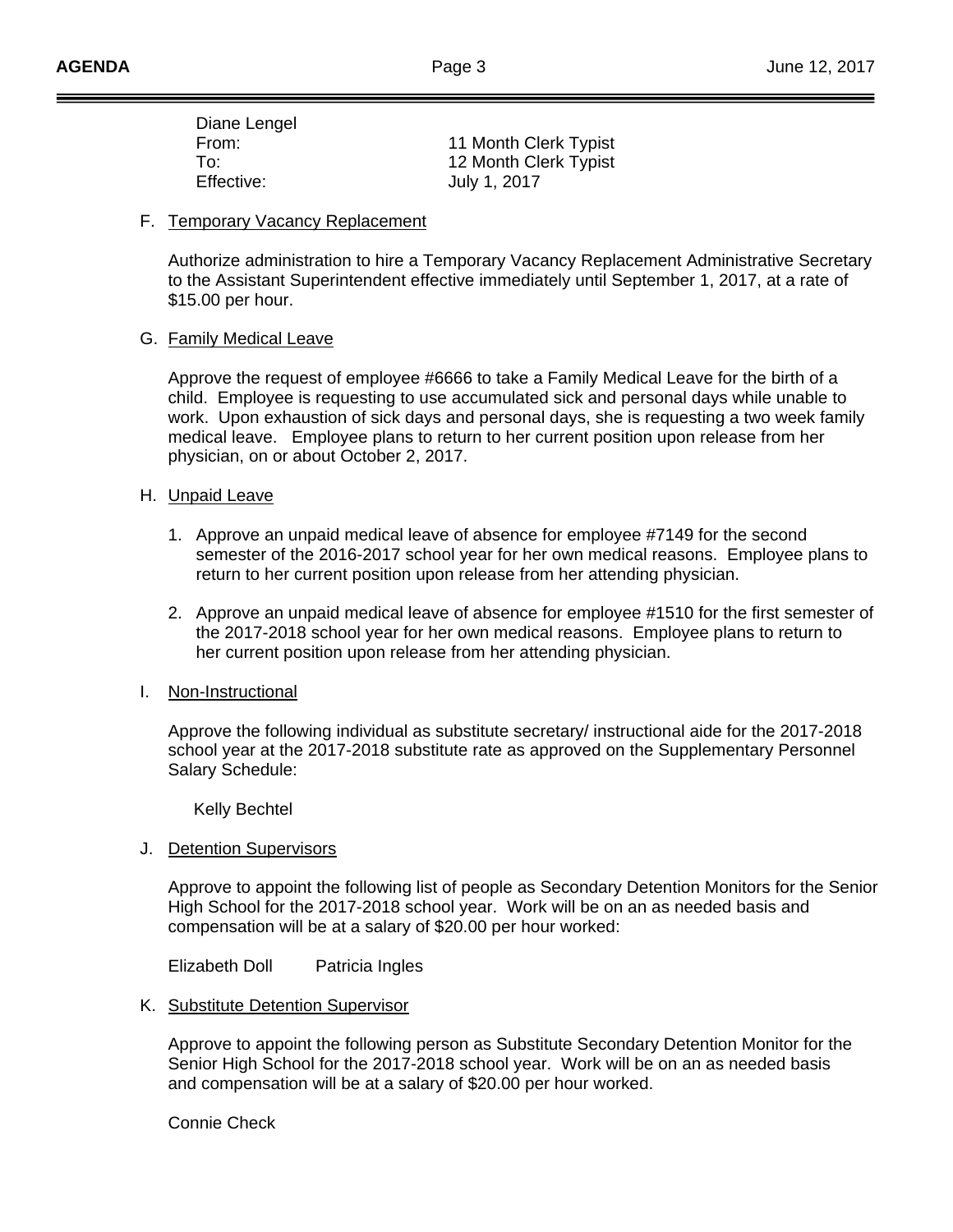L. Middle School Administrative Detention Supervisor

 Approve to appoint Debra Knerr and Dawn Tulio as Administrative Detention Supervisors in the Middle School. Mrs. Knerr will cover the Monday detentions from 2:20 p.m. to 3:20 p.m. and Mrs. Tulio will cover the Wednesday detentions from 2:20 pm to 3:20 p.m. They will work throughout the 2017-2018 school year on Mondays and Wednesdays that warrant detention coverage. Salary will be \$20.00 per hour worked.

#### M. Co-Curricular Change of Status

- 1. Approve the motion to change the status of Tracy Karpowich from Sophomore Advisor \$671.00, that was originally approved at the September 12, 2016 school board meeting, to a stipend of \$503.00 for the 2016-2017 school year.
- 2. Approve the motion to change the status of Britani Pristash\* from Volunteer Assistant Field Hockey Coach which was approved at the December 5, 2016 board meeting, to full time Middle School Field Hockey Coach at a stipend of \$2,842.00 for the 2017-2018 school year.  **\*Pending Verification of Missing Personnel File Items**

# N. Co-Curricular Appointment 2016-2017

| <b>Allison Chruscial</b>                                                | Sophomore Class Advisor             |  | 168.00     |  |
|-------------------------------------------------------------------------|-------------------------------------|--|------------|--|
| O. Co-Curricular Appointment 2017-2018                                  |                                     |  |            |  |
| Shauna Poling*<br>*Pending Verification of Missing Personnel File Items | <b>Assistant Field Hockey Coach</b> |  | \$2,990.00 |  |

#### **V. POLICY**

- A. Board Policy First Reading
	- 1. Approve school board policy #203 Pupils Communicable Diseases and Immunizations, as presented after first reading. **(Attachment #4)**
	- 2. Approve school board policy #204 Pupils Attendance, as presented after first reading. **(Attachment #5)**
	- 3. Approve school board policy #209.2 Pupils Diabetes Management, as presented after first reading. **(Attachment #6)**
	- 4. Approve school board policy #808 Operations Food Services, as presented after first reading. **(Attachment #7)**
	- 5. Approve school board policy #824 Operations Maintaining Professional Adult/Student Boundaries, as presented after first reading. **(Attachment #8)**
- B. Board Policy First Reading Approval to waive the second reading of the following policies in order to meet the federal requirements in a timely manner:
	- 1. Approve and adopt school board policy #246 Pupils School Wellness, as presented. **(Attachment #9)**
	- 2. Approve and adopt school board policy #626 Attachment Procurement, as presented. (**Attachment #10)**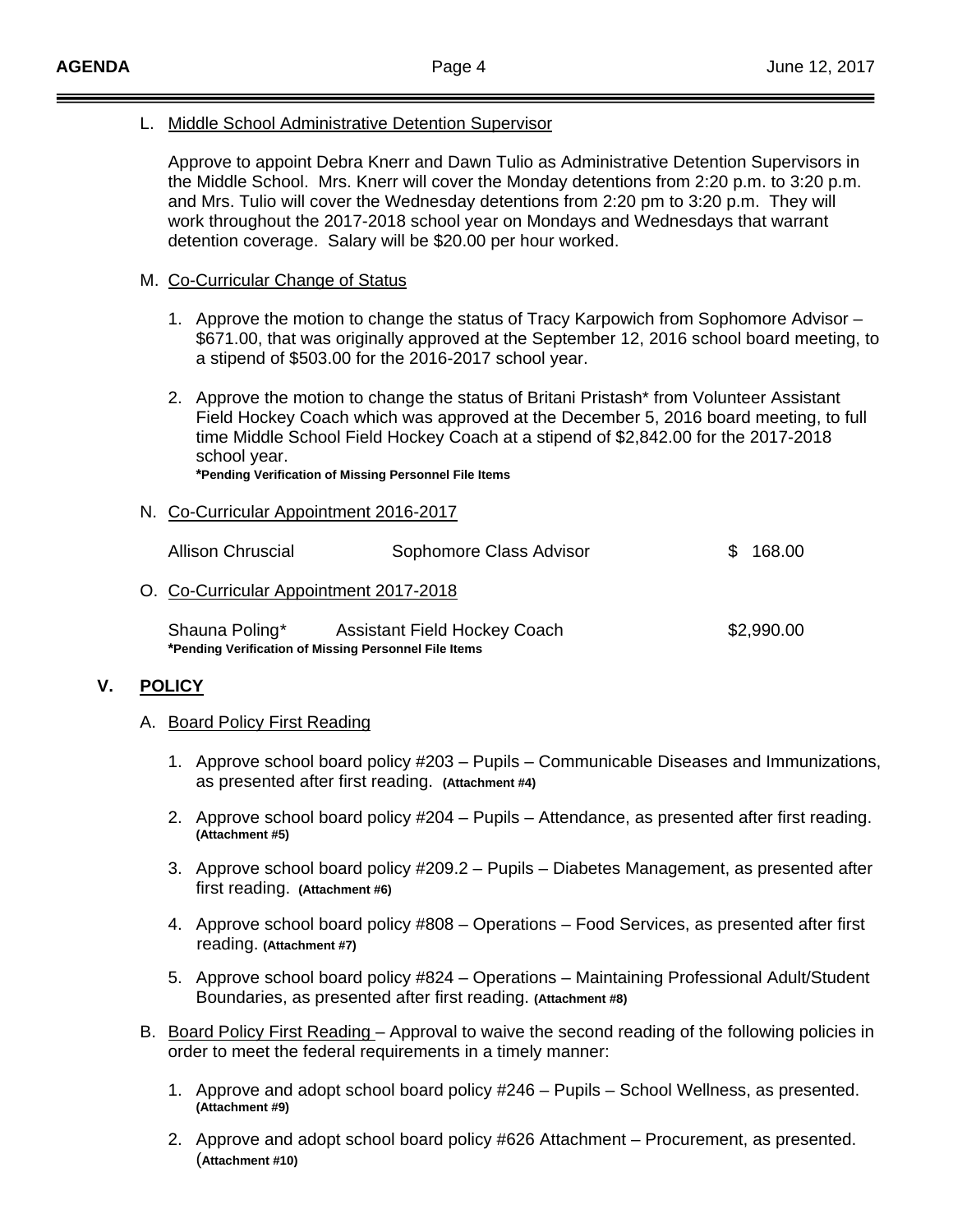- C. In accordance with School Board Policy #707, approve the list of organizations and their appropriate group designation as presented by the Director of Support Services. **(Attachment #11)**
- D. Student Representative to the Board

Approve Preston Kemery as Student Representative to the Board for the 2017-2018 school year. Preston has been appointed as the junior representative to the board and will serve from September 2017 through June 2018. Tori Csanadi will serve as the senior student representative to the board until June 2018.

## **VI. CONFERENCES**

- A. Susan Bahnick PA School Nutrition Programs Conference, August 7 August 10, 2017 The Kalahari Resort – Pocono Manor, PA – Lodging: - \$597.00; Travel: - \$51.90; Meals – \$71.00, Total Approximate Cost: \$719.90 – Funding: Food Services Budget. **(Attachment #12)**
- B. EdithAnn Fella 2017 Governor's Institute: P-3 Collaboration: Working Together for Student Success – July 11-13, 2017 – Skytop Lodge, Skytop, PA – Meals - \$99.00 – Total Approximate Cost: \$99.00 – Funding: Curriculum & Instruction Budget **(Attachment #13)**
- C. Susanne Hegedus 2017 Governor's Institute: P-3 Collaboration: Working Together for Student Success – July 11-13, 2017 – Skytop Lodge, Skytop, PA – Meals - \$99.00 – Total Approximate Cost: \$99.00 – Funding: Curriculum & Instruction Budget **(Attachment #14)**
- D. Janet Hofelich 2017 Governor's Institute: P-3 Collaboration: Working Together for Student Success – July 11-13, 2017 – Skytop Lodge, Skytop, PA – Meals - \$99.00 – Total Approximate Cost: \$99.00 – Funding: Curriculum & Instruction Budget **(Attachment #15)**
- E. Paul Leonzi 2017 Governor's Institute: P-3 Collaboration: Working Together for Student Success – July 11-13, 2017 – Skytop Lodge, Skytop, PA – Meals - \$99.00 – Total Approximate Cost: \$99.00 – Funding: Curriculum & Instruction Budget **(Attachment #16)**
- F. Kara Richardson 2017 Governor's Institute: P-3 Collaboration: Working Together for Student Success – July 11-13, 2017 – Skytop Lodge, Skytop, PA – Meals - \$99.00 – Total Approximate Cost: \$99.00 – Funding: Curriculum & Instruction Budget **(Attachment #17)**
- G. Diane Saeger 2017 Governor's Institute: P-3 Collaboration: Working Together for Student Success – July 11-13, 2017 – Skytop Lodge, Skytop, PA – Meals - \$99.00 – Total Approximate Cost: \$99.00 – Funding: Curriculum & Instruction Budget **(Attachment #18)**

# **VII. CURRICULUM AND INSTRUCTION**

A. Title | & Title | IA - 2017-2018

 Approve to authorize proper officials to execute contracts for Title I and Title IIA for the 2017-2018 school year.

- B. Approve to conduct an Extended School Year Program from July 10-27, 2017, for special education students in our district. Approve to employ three teachers for four hours per day, one nurse, and five instructional assistants for three hours per day.
- C. Approve the final agreement with CLIU #21 for Title I Services for the 2016-2017 school year in the amount of \$4,716.97. **(Attachment #19)**
- D. Approve the purchase of a K-5 English Language Arts curriculum: Wonders 2017: McGraw Hill, at a cost not to exceed \$146,000.00. This program is included in the 2017-2018 budget.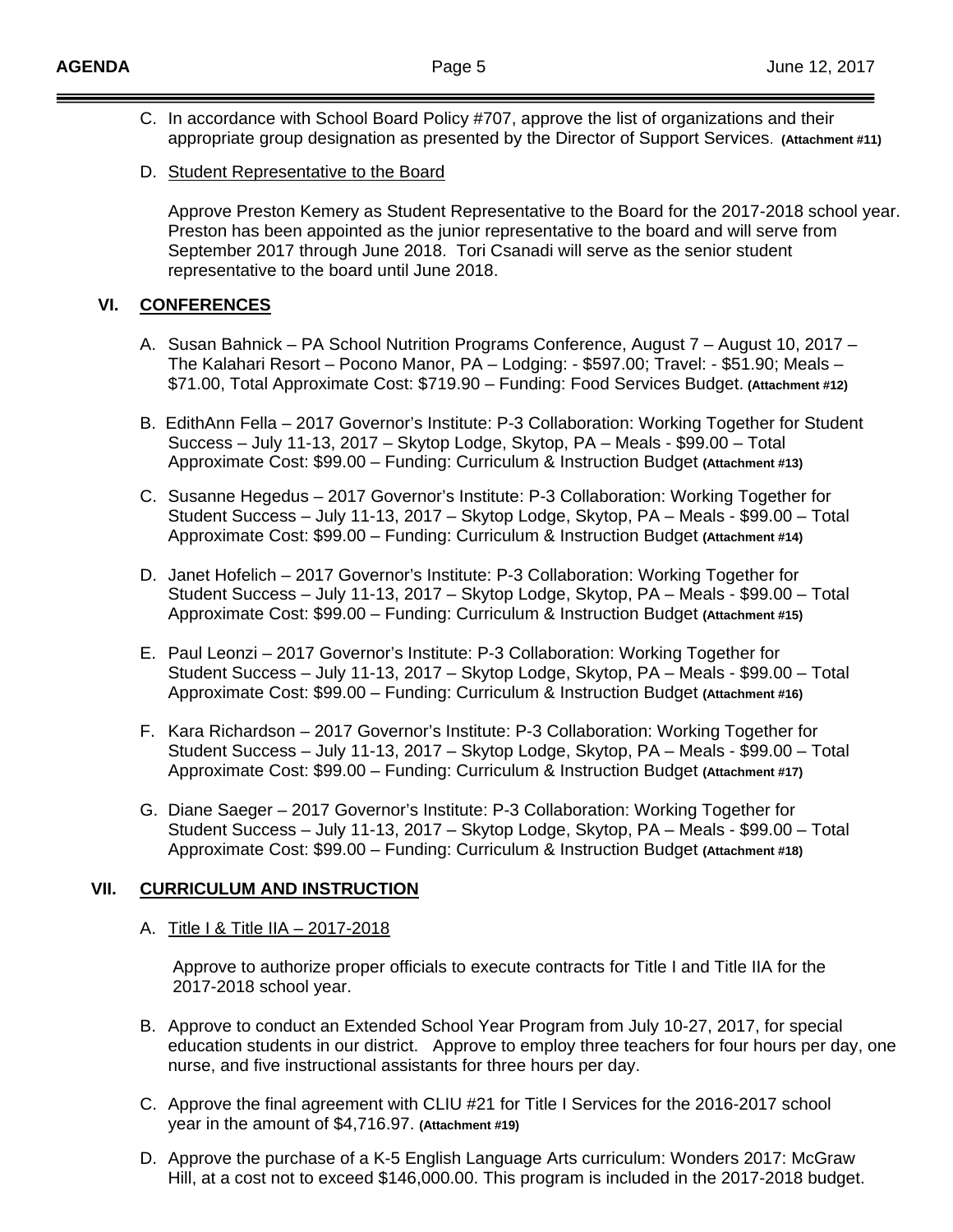## **VIII. OLD BUSINESS**

#### **IX. NEW BUSINESS**

- A. Approve the new Salary and Benefit Agreement between the Northern Lehigh School District and the Confidential Secretary to the Superintendent. (**Distributed to Board Members only)**
- B. Approve the new Salary and Benefit Agreement between the Northern Lehigh School District and the School Police Officer. (**Distributed to Board Members only)**

# **X. FINANCIAL**

- A. Approve the Following Financial Reports:
	- 1. General Fund Account month of May, 2017
	- 2. NLMS Student Activities Account month of May, 2017
	- 3. NLHS Student Activities and Scholarship Account month of May, 2017
- B. Approve the Following List of Bills:
	- 1. General Fund months of May and June, 2017
	- 2. Refreshment Stand month of May, 2017
	- 3. Cafeteria Fund month of May and June, 2017
- C. Allow business office to complete budgetary transfers for the 2016-2017 end of year audit.
- D. Appoint Willis of Pennsylvania, Inc. as the district insurance broker for Property, Casualty, & Liability insurance for the 2017-2018 school year.
- E. Award insurance coverage for the 2017-2018 school year to the following companies:
	- 1. Commercial Package and Automobile (Vehicle Liability, General Liability Property Insurance and Boiler and Machinery) Graphic Arts (UTICA) National Insurance Company - \$81,974.00. The premium is an increase of \$2,898.00 over last year's rate.
	- 2. Commercial Umbrella Liability Insurance North River Insurance Company \$17,991.00. The premium is an increase of \$143.00 over last year's rate.
	- 3. School Leaders Error and Omissions Liability National Union Fire Insurance Company - \$29,712.00. The premium is a decrease of \$886.00 over last year's rates.
- F. Appoint School District's Insurance Consortium as the district's Workers' Compensation carrier for the 2017-2018 school year at an estimated premium of \$73,967.00, approximately a reduction of \$5,152.00. This amount is an estimated total, final cost is based on actual payroll figures.
- G. Authorize the following financial institutions to act as approved depositories for school district funds and/or temporary investments. The Northern Lehigh School Board further authorizes the following financial institutions to transfer funds on deposit to any other bank for the credit of the Northern Lehigh School District. The Board further authorizes the Business Manager and/or Superintendent to enter into agreements, supplements or amendments to agreements to implement the foregoing operations for the 2017-2018 school year.

TD Wealth Embassy Bank

Key Bank **Prudential-Bache Government Securities Trust** Wells Fargo National Bank **Pennsylvania Local Government Investment Trust (PLGIT)**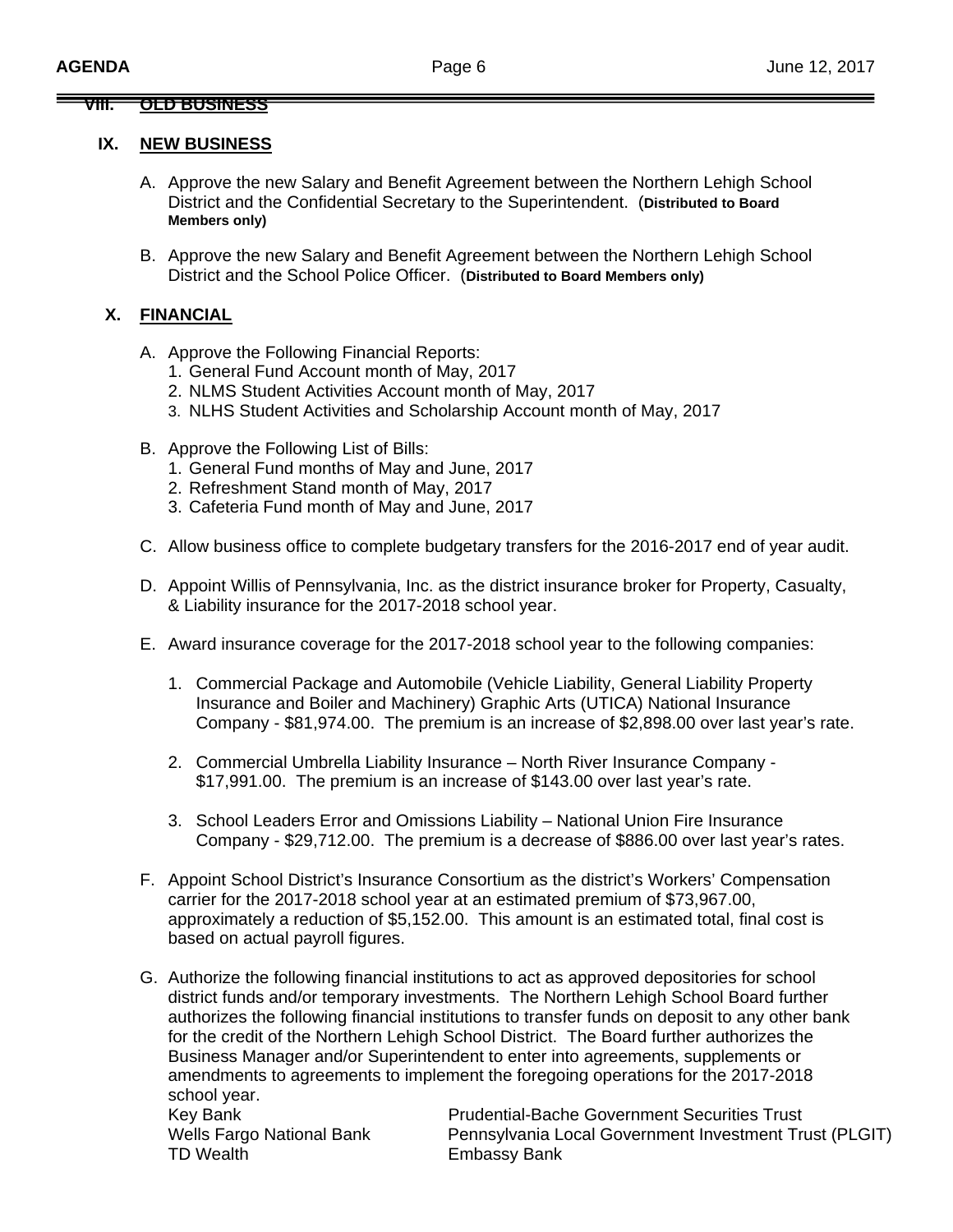- H. Approve the addition of a MS Track & Field program to begin during the 2017-2018 school year. Cost for this program will include one coaching position, supplies, transportation, officials and game workers. Estimated cost during the 2017-2018 school year will not exceed \$5,500.
- I. Approve to grant permission to the business office to pay general fund and capital projects bills that are scheduled for payment during the month of July as required by contract. There is no scheduled board meeting in July.
- J. Approve to renew the following expiring bonds for the 2017-2018 fiscal year through Willis of Pennsylvania, Inc.:
	- 1. A \$50,000 Board Secretary Bond for the term of July 1, 2017 to July 1, 2018 at an annual premium of \$175.00.
	- 2. A \$50,000 Board Treasurer Bond for the period July 1, 2017 to July 1, 2018 at an annual premium cost of \$269.00.
- K. Upon final approval of the General Fund 2017-2018 budget, approve the lease from California First Leasing Corporation 18201 Von Karman Avenue, Suite 800 Irvine, CA 92612 for \$61,000 per year with a lease term of 36 months and a one (\$1) dollar buyout option at end of the lease agreement. The lease will be used to purchase Chromebooks and charging stations for Slatington Elementary School, laptops for the Slatington Elementary and High School faculty, replacement interactive projectors (10) for the High School and a replacement projector for the Middle School auditorium.
- L. Approve to commit and/or assign portions of the June 30, 2017 fund balance for the following purposes (actual amounts to be determined after completion of the 2016-2017 end of year audit):

PSERS Increase **Replacement Equipment** Health Insurance Premiums **Long Range Maintenance Technology** 

- M. Approve the Supplemental Personnel Salary Schedule for the 2017-2018 school year as presented. **(Attachment #20)**
- N. Allow administration to continue the agreement with Blackboard Connect for a School to Parent communication system at a yearly cost of \$2,736.00. There is no increase over last year's cost.
- O. Approve to authorize proper officials to enter into an agreement between the Northern Lehigh School District and Epic Health Services, Inc., for the purpose of providing Behavior Analytic Services for the 2017-2018 school year at a cost of \$95/hour for Master's Level Services. **(Attachment #21)**
- P. Approve the awarding bid of the High School Auditorium and Stage renovations to Center Stage Lighting & Rigging, Inc., at a cost of \$137,100, upon review and approval of specs, bids and proposals, by the district solicitor.
- Q. Approve the change order for the track renovation project to include a Javelin Runway in the amount of \$11,180.00. **(Attachment #22)**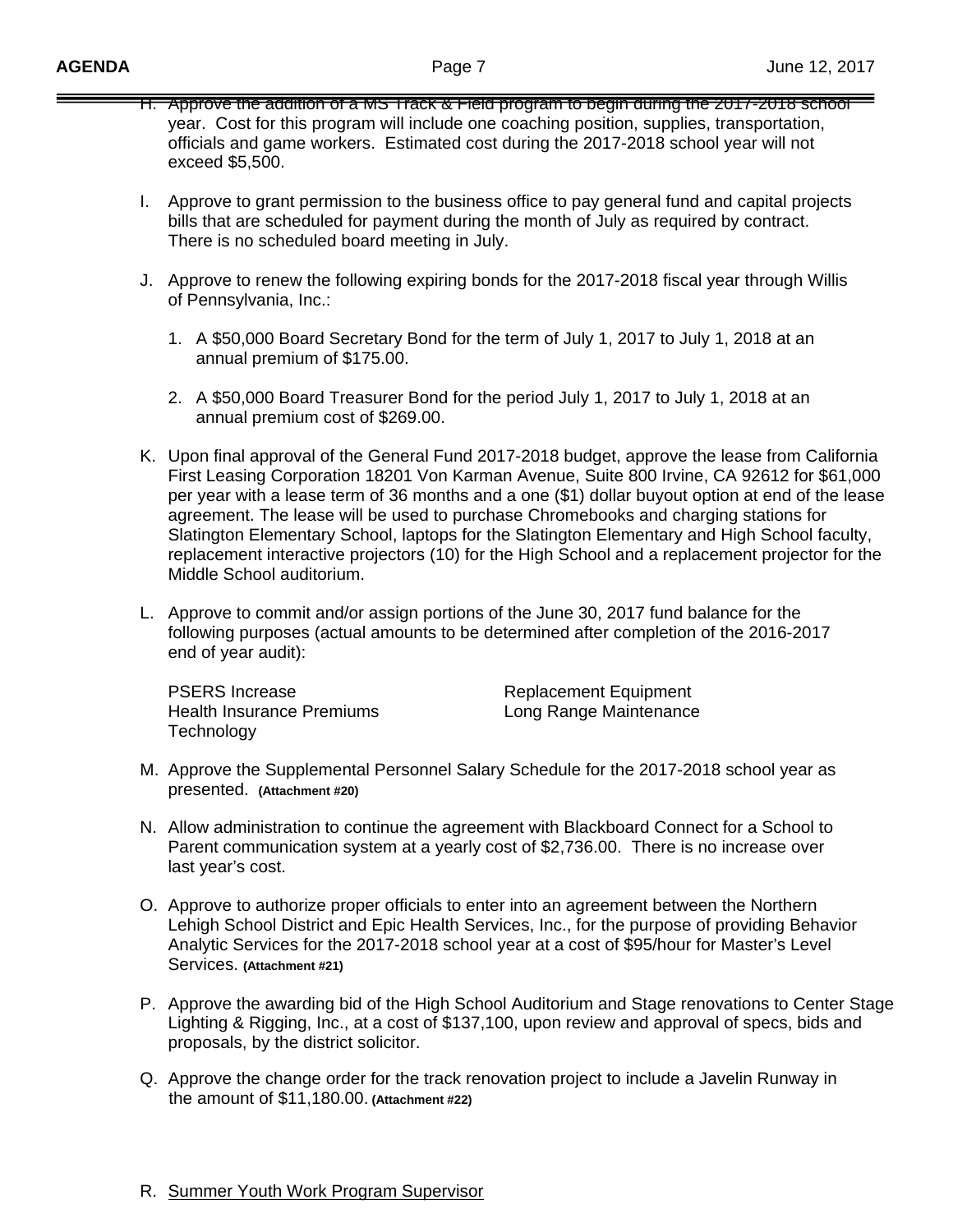Approve to employ Stephen Shuey as the Supervisor for the Summer Youth Work Program through Lehigh Career and Technical Institute and the Lehigh Valley Workforce Development Board, at a stipend of \$7,400.00 and supplies at a cost not to exceed \$2,000.00, to be paid from the Superintendent's budget. Approximately four students will work 30 hours per week, from July 3 – August 11, 2017 at a rate of \$8.50 per hour which is paid by Lehigh Valley Workforce Development. The students will be doing projects such as painting classroom placards, touching-up chipped paint, and murals, which will be supervised by Mr. Shuey.  **(Attachment #23)** 

S. Approve the following Homestead/Farmstead Resolution, as presented.

# **NORTHERN LEHIGH SCHOOL DISTRICT**

## **2017 Homestead and Farmstead Exclusion Resolution**

**RESOLVED**, by the Board of School Directors of the Northern Lehigh School District, that homestead and farmstead exclusion real estate tax assessment reductions are authorized for the school year beginning July 1, 2017, under the provisions of the Homestead Property Exclusion Program Act (part of Act 50 of 1998) and the Taxpayer Relief Act (Act 1 of 2006), as follows:

- 1. **Aggregate amount available for homestead and farmstead real estate tax reduction.** The following amounts are available for homestead and farmstead real estate tax reduction for the school year beginning July 1, 2017:
	- a. **Gambling tax funds.** The Pennsylvania Department of Education (PDE) has notified the School District that PDE will pay to the School District during the school year pursuant to Act 1, 53 P.S. § 6926.505(b), as a property tax reduction allocation funded by gambling tax funds, the amount of \$946,008.58 plus an additional \$64, which was undistributed school year beginning July 1, 2017, for a total amount of \$946,072.58.
	- b. **Philadelphia tax credit reimbursement funds**. PDE has notified the School District that PDE will pay to the School District during the school year pursuant to Act 1, 53 P.S. § 6926.324(3), as reimbursement for Philadelphia tax credits claimed against the School District earned income tax by School District resident taxpayers, the amount of \$8,684.65.
	- c. **Aggregate amount available.** Adding these amounts, the aggregate amount available during the school year for real estate tax reduction is \$954,757.23.
- 2. **Homestead/farmstead numbers.** Pursuant to Act 50, 54 Pa. C.S. § 8584(i), and Act P.S. § 6926.341(g)(3), the County has provided the School District with a certified report listing approved homesteads and approved farmsteads as follows:
	- a. **Homestead property number.** The number of approved homesteads within the School District is 3,618.
	- b. **Farmstead property number.** The number of approved farmsteads within the School District is 23.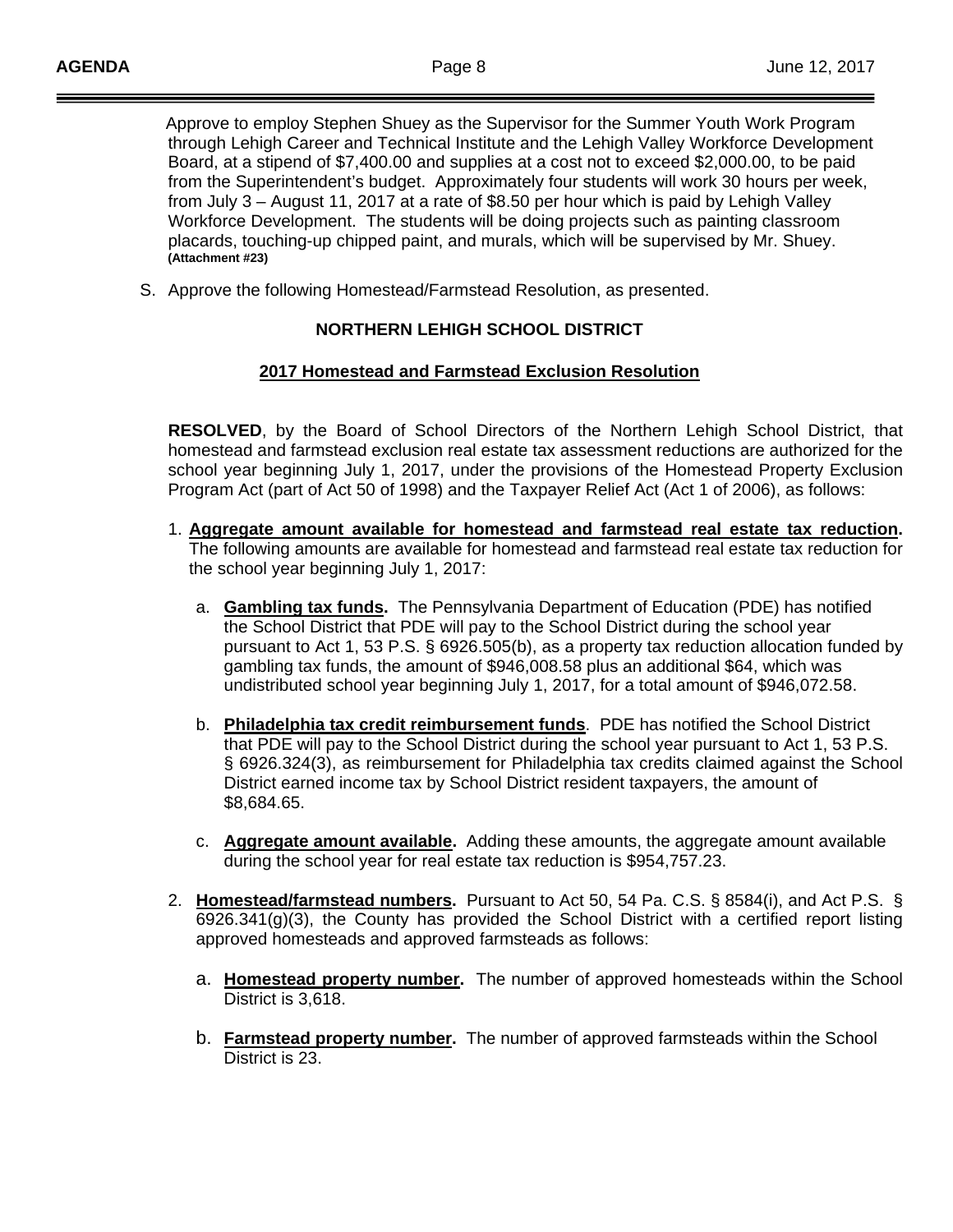- c. **Homestead/farmstead combined number.** Adding these numbers, the aggregate number of approved homesteads and approved farmsteads is 3,641.
- **3. Real estate tax reduction calculation.** The school board has decided that the homestead exclusion amount and the farmstead exclusion amount shall be equal. Dividing the paragraph 1(c) aggregate amount available during the school year for real estate tax reduction of \$954,757.23 by the paragraph 2(c) aggregate number of approved homesteads and approved farmsteads of 3,641 (before considering the assessed value of approved homesteads and approved farmsteads having an assessed value below the preliminary calculation of the maximum real estate assessed value reduction amount to be established as the homestead and farmstead exclusion amount), the preliminary calculation of the maximum real estate tax reduction amount applicable to each approved homestead and to each approved farmstead is \$262.22.

 Based on calculations provided by the School District Business Office from the best available information and carefully evaluated by the School Board, considering the assessed value of approved homesteads and approved farmsteads having an assessed value below the preliminary calculation of the maximum real estate assessed value reduction amount to be established as the homestead exclusion and the farmstead exclusion amount, an additional aggregate amount of \$21,847.42 will be available during the school year for real estate tax reduction applicable to approximately 3,446 homesteads and farmsteads, resulting in an additional real estate tax reduction amount available for each homestead and farmstead of \$6.33. Adding this additional amount to the preliminary calculation of the maximum real estate tax reduction amount of \$262.22, the final maximum real estate tax reduction amount applicable to each approved homestead and to each approved farmstead is \$268.55.

- **4. Homestead exclusion calculation.** Dividing the paragraph 3 maximum real estate tax reduction amount of \$268.55 by the School District real estate tax rate of 21.3422 mills (.0213422) for Lehigh County and 61.8110 mills (.0618110) for Northampton County, the maximum real estate assessed value reduction to be reflected on tax notices as a homestead exclusion for each approved homestead is \$12,583 for Lehigh County or \$4,345 for Northampton County, and the maximum real estate assessed value reduction to be reflected on tax notices as a farmstead exclusion for each approved farmstead is \$12,583 for Lehigh County or \$4,345 for Northampton County.
- **5. Homestead/farmstead exclusion authorization July 1 tax bills.** The tax notice issued to the owner of each approved homestead within the School District shall reflect a homestead exclusion real estate assessed value reduction equal to the lesser of: (a) the Countyestablished assessed value of the homestead, or (b) the paragraph 4 maximum real estate assessed value reduction of \$12,583 for Lehigh County or \$4,345 for Northampton County. The tax notice issued to the owner of each approved farmstead within the School District shall reflect an additional farmstead exclusion real estate assessed value reduction equal to the lesser of: (a) the County-established assessed value of the farmstead, or (b) the paragraph 4 maximum real estate assessed value reduction of \$12,583 for Lehigh County or \$4,345 for Northampton County. For purposes of this Resolution, "approved homestead" and "approved farmstead" shall mean homesteads and farmsteads listed in the report referred to in paragraph 2 above and received by the School District from the County Assessment Office on or before May 1 pursuant to Act 1, 53 P.S. § 6926.341(g)(3), based on homestead/farmstead applications filed with the County Assessment Office on or before March 1. This paragraph 5 will apply to tax notices issued based on the initial tax duplicate used in issuing initial real estate tax notices for the school year, which will be issued on or promptly after July 1, and will not apply to interim real estate tax bills.
- **XI. LEGAL**
- **XII. CORRESPONDENCE**